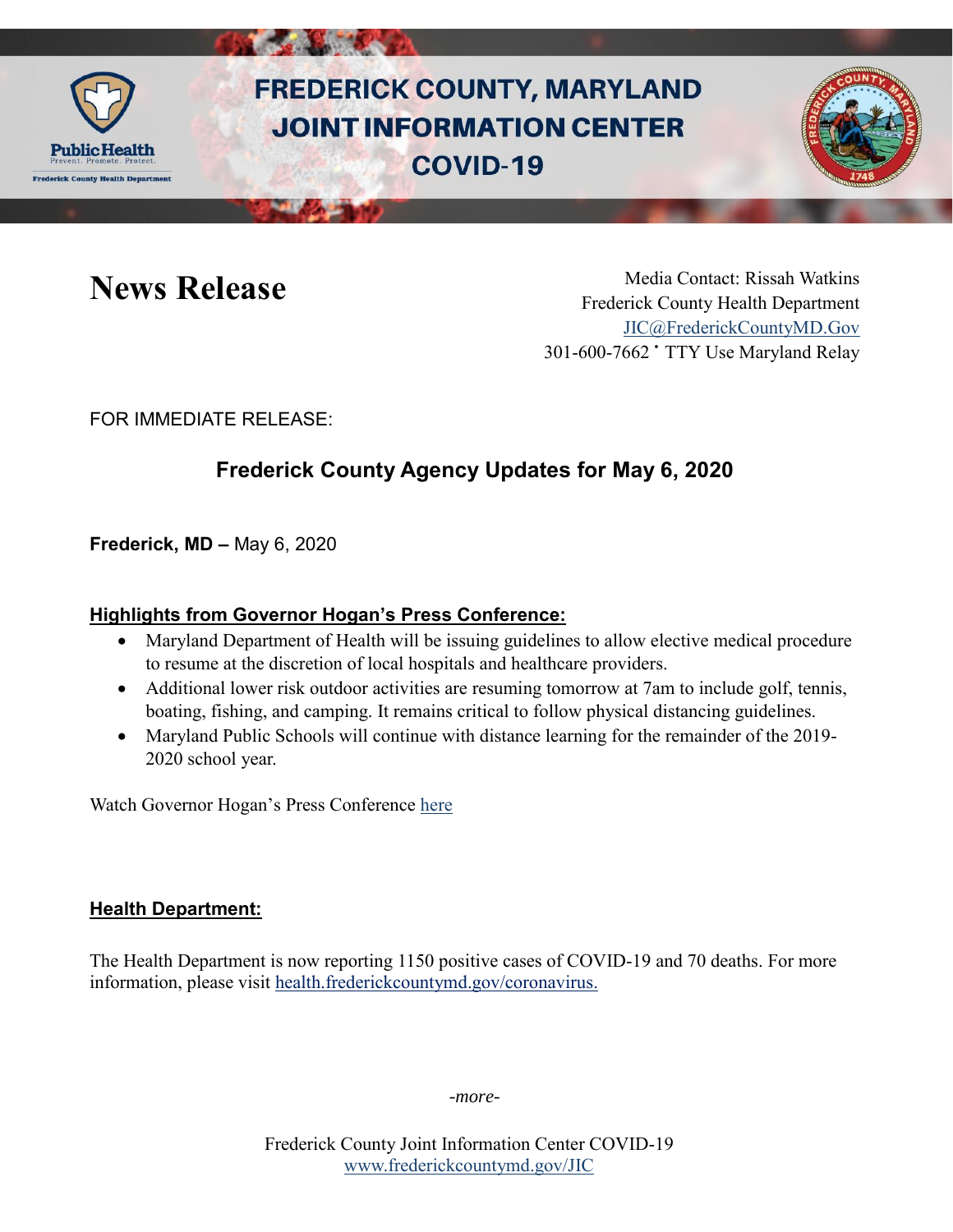

**Page 2/JIC**

### **Frederick County Public Schools:**

#### *Pandemic Electronic Benefit Transfer Program*

The Frederick County Public Schools meals-to-go service does not require anyone to fill out a Free and Reduced-Price Meals (FARM) benefits application. However, qualifying for the school system's meal benefits is one measure that families may use to also qualify to receive funds for children's meals through the recently approved Pandemic Electronic Benefit Transfer (P-EBT) Program.

The Maryland State Department of Education and the Department of Human Services secured federal approval on a joint submission to operate the P-EBT program to help feed the nearly 427,000 vulnerable children in Maryland with over \$49 million in estimated benefits. Benefits may be retroactive to the start of Maryland schools' closure March 16. Monthly benefits are calculated at the daily rate of \$5.70 per child for each day the child's school was closed in a particular month.

FCPS encourages families who have not filled out a free and reduced-price meals benefit application or who did not previously qualify for free or reduced-price meals to complete the application now if their situation has changed due to decreased wages, unemployment or increased family size. FCPS will continue to accept and process 2019-2020 meal benefits applications through June 30, 2020. Only one application is required per household even if the children attend different schools; families are reminded to include all family members on the application. Families may apply online at [https://www.myschoolapps.com/Application,](https://www.myschoolapps.com/Application) or they may use a paper version printed in English or Spanish from [www.fcpsnutrition.com.](http://www.fcpsnutrition.com/) Paper applications will need to be returned to FCPS Food and Nutrition Services, 33 Thomas Johnson Drive, Frederick, MD 21702.

For answers to questions regarding the Free and Reduced-Price Meal benefits application, please call 301-644-5061. FCPS has no further information about the P-EBT Program; to learn more about that program, please contact the Maryland Department of Human Services and see their news release: [http://news.dhr.maryland.gov/reports/that/usda-approval-maryland-provide-food-approximately-](http://news.dhr.maryland.gov/reports/that/usda-approval-maryland-provide-food-approximately-427000-children-affected-covid-19-school-closures/)[427000-children-affected-covid-19-school-closures/.](http://news.dhr.maryland.gov/reports/that/usda-approval-maryland-provide-food-approximately-427000-children-affected-covid-19-school-closures/)

#### **Office of Economic Development:**

Now more than ever it is important to support our local farms. Farmers across Frederick County are continuing to work to ensure you have a safe healthy food supply available whether you are shopping at a grocery store or at a farm market. In need of meat, produce, plants, dairy products or more?

[Homegrown Frederick](http://www.homegrownfrederick.com/) maintains a listing of local farms open for sales and their available products at [http://www.homegrownfrederick.com/blog/farms-open-for-sales.](http://www.homegrownfrederick.com/blog/farms-open-for-sales) Before visiting any of the farms listed, please be sure to visit their website or Facebook page for the most up to date information on their hours and availability.

*-more-*